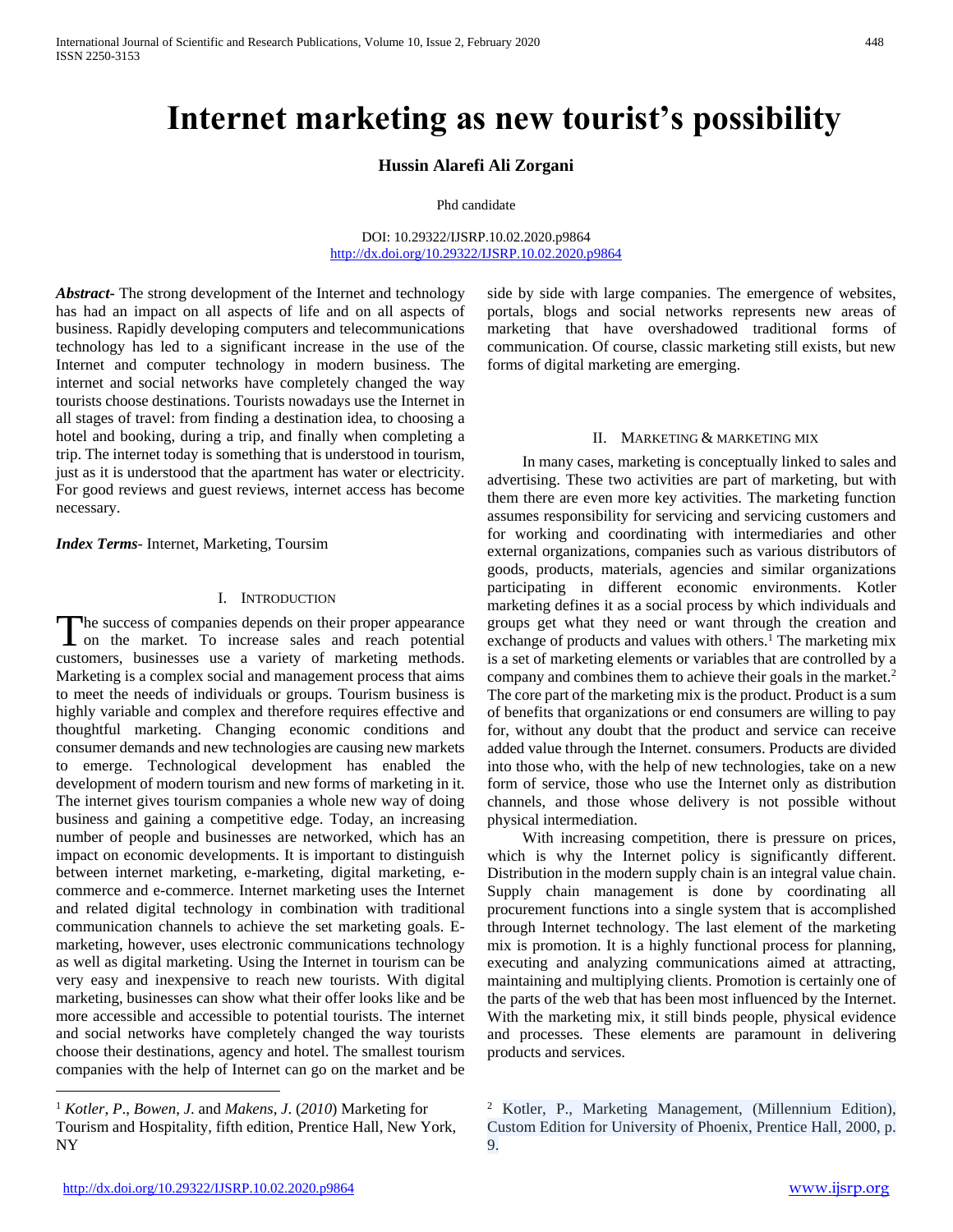## III. 4P CONCEPT IN TOURISM

 The 4P (Product, Price, Promotion, Place) concept has been accepted in marketing and tourism. In tourism, it is very important to emphasize that these are services and not products. The service is in many ways different from the product. The service is intangible. she can't touch, try, buy and take her home, but she is first and foremost an experience. The service cannot be owned. The service is indivisible and incommensurable because the production time and consumption time match. One of the most important features of a service is its heterogeneity, which is said to be related to the human factor when providing services. Service depends mostly on who provides it, thus the quality of service depends directly on the human factor. Taking into account the specificity of tourism as a service, many point out that the marketing mix of tourism should take into account processes, people and the physical environment. Then it's a 7P concept.<sup>3</sup>

 For the tourism product, the biggest problem is that it is necessary to travel because the product cannot be shown on the market before purchase. In tourism, the purchase of the product is done in the place where the tourist resides, while the product is consumed elsewhere. Some other product activities in tourism are carried out in the place of permanent residence. Separation of sales from consumption requires a special organization of sales made through intermediaries. Another important feature of sales in tourism is the payment before the arrival of tourists, or advance payment. Sometimes sales are conducted months in advance, which obliges bidders to set prices in advance.<sup>4</sup> It is very important to know how to choose the right sales channels in tourism. Along with classic sales channels, new forms are emerging with the development of the Internet. A distribution channel is a collection of independent organizations involved in the process of bringing a product to the consumer. In tourism, a product cannot be transmitted, so the traditional form of distribution is not used. In this case, the distribution is made in the opposite direction and the consumer is moving towards the place of supply.

## IV. INTERNET MARKETING IN TOURISM

 Tourism is a service industry as such has a different application of marketing than manufacturing activities. In tourism, cooperation and coordination of entities involved in the provision of tourism services is important. Marketing in tourism includes analysis of the external and internal environment, defining the mission, goals and guidelines, establishing a strategy and tactics for the marketing mix, control of all implemented activities at the micro and macro levels.

 Micromarketing explains how to manage the marketing process in a tourism company. In practice, this means constructing micromarketing models that are used to better meet the goals of the company. Macromarketing emphasizes how the composite marketing mechanism of tourism works as a result and as a determinant of the economic and social environment. In practice, this means constructing a general model of the tourism marketing process that leads to the interest of society. For the tourism business, micro-level business is the most important. at the enterprise level. It is very important for the company to adapt to the environment. The marketing mix is a set of instruments used for marketing purposes to meet the needs of the target market and improve the position of the tourism product on the market. The basic elements of a marketing mix are product, price, promotion and sales and distribution.

 The most common forms of internet marketing today are web site marketing, social networking, e-mail marketing and mobile applications. Tourism is not an unambiguous and simple phenomenon. There are a number of factors that affect tourism supply and demand and all of them are interdependent. Therefore, there is a great need to apply marketing, its techniques and methods for the purpose of tourism. With the development of tourism, the number of factors in the marketing environment is increasing. Marketing in tourism is social and managerial process by which individuals and groups get what they need and want, through the creation and exchange of products and values with others, and coherence of marketing activities of the business and tourism policy makers; orientation of marketing activities towards the basic and determining goal of satisfying the needs of selected consumer groups; market research, especially needs and motives, as well as market segmentation; market, etc.), the existence of limiting factors in achieving economic effects, which originate from the social and natural environment (impact on the local population, the environment, etc.).<sup>5</sup>

 One of the tools of Internet marketing in tourism is the website. A website is a place where the customer can be shown who you are, what you do and what you offer. Given the number of users, the Internet makes it possible to attract new customers. When creating a website it is important to offer quality content because it certainly brings good promotion and therefore higher sales. A number of agencies have websites for booking accommodation. In tourism, information systems are used to provide clients with accommodation and services in advance. The reservation system is highly developed and in addition to booking accommodation, it uses agencies to form an online database that enables them to better manage capacity and get to know consumer behavior. The website needs to be easily accessible, and website optimization can help. The page should be easily accessible on search engines like Google, Bing, or similar to make it easier for people to see what they are looking for. Basic information technologies for reservations used in tourism are:

- 1. Computer reservation systems (Computer Reservation Systems - CRS),
- 2. Global distribution systems (Global Distribution Systems - GDS) and
- 3. Internet.

<sup>5</sup> Page J. S. & Connel J. (2006). Tourism a modern sythesis, Thomson Learning, London, UK

 $\overline{a}$ 

<sup>3</sup> Needham, Dave (1996). *Business for Higher Awards*. Oxford, England: Heinemann.

<sup>4</sup> Chaffey, D.: E-business and e-commerce management: strategy, implementation and practice, Prentice Hall, 4. izdanje, Chapter 8, p. 452.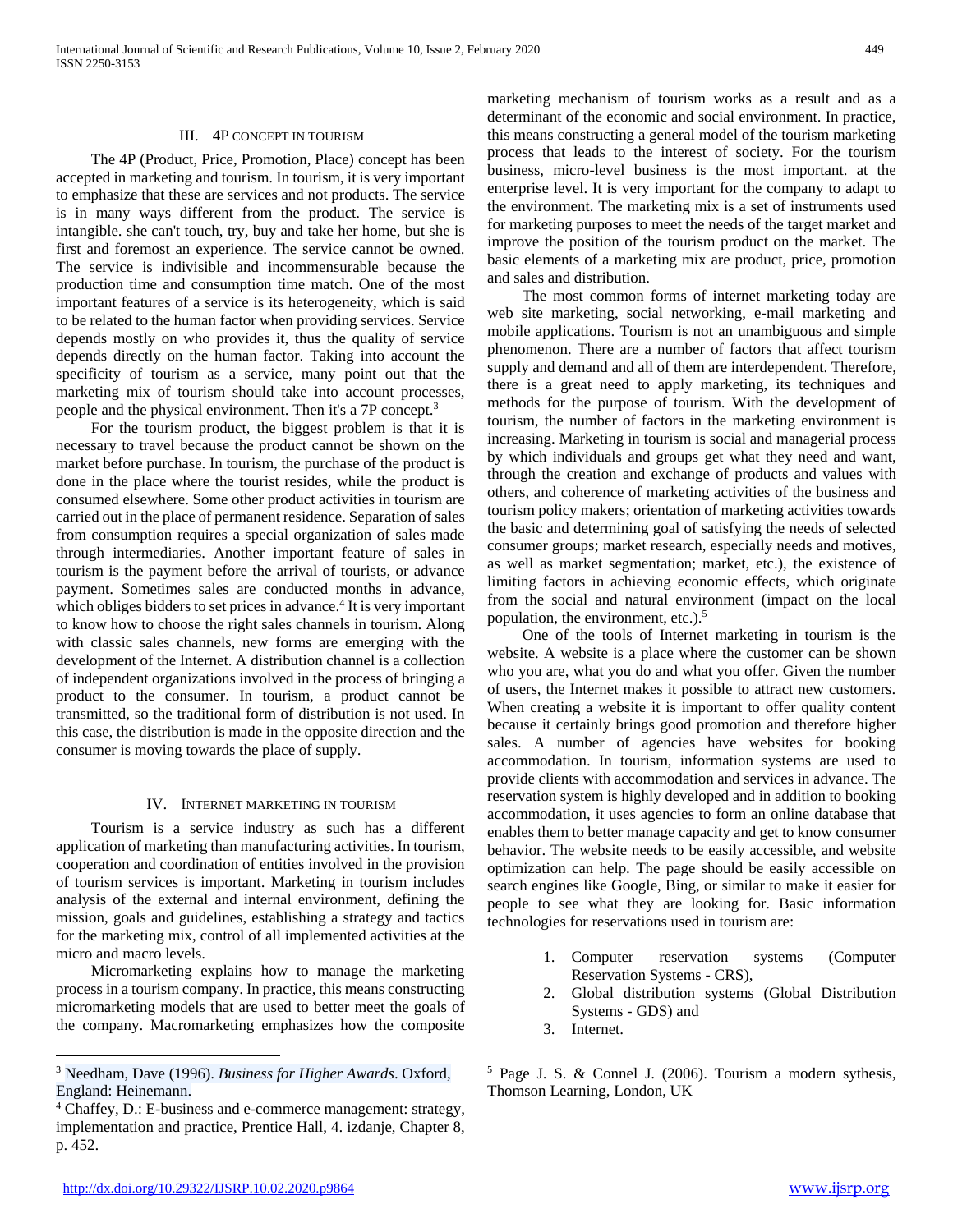100%

 Booking information is available at any time to the hotel staff, travel agency, as well as to search clients. Certainly the most interesting thing about tourism today is to book online.

In 2015, 39 % of the EU population reported having used the internet for purposes related to travel or travel accommodation.<sup>7</sup>



(1) EU-28 does not include data from the UK **Figure 1. Online booking for transport (% of all trips, EU-28, 2014)<sup>6</sup>**

 In 2014, accommodation was booked online for 55 % of the trips of EU residents who stayed in rented tourist accommodation.



**Figure 2. Internet use related to travel (% of all trips, EU-28, 2014)<sup>8</sup>**

 According to the 2015 survey on ICT usage in households and by individuals, 39 % of the EU 28 population (aged 16 to 74) reported having used the internet for purposes related to travel (or travel related accommodation services) in the three months preceding the interview. When excluding non-internet users from the analysis and looking only at the relevant sub population of internet users, half of these had used the internet for travel purposes. Indeed, it is very likely that those not participating in tourism will not use the internet for searches or purchases related to travel. In 2014 (most recent data) 60 % of EU residents participated in tourism while 40 % did not make any tourism trip of at least one overnight stay away from home.<sup>9</sup>

<sup>6</sup> Eurostat, Statistics on ICT use in tourism,

 $\overline{a}$ 

 Through the website, people can find the content of a particular agency and find out what it offers and how much it will cost. All this lacks regular communication with clients, what with existing ones and with potential ones. Tourist agencies make up for this by communicating with social networks. Social networks allow interaction between individuals via the Internet. An important feature of social networks is that they allow the sharing of image, video and textual content. In addition to sharing information quickly and being more connected to people, social networks offer advertising, branding, finding business partners, developing new ideas, and more. This type of marketing has

urism&oldid=420578#out\_of\_10\_Europeans\_look\_online\_for\_tr avel related information

Eurostat, Statistics on ICT use in tourism, https://ec.europa.eu/eurostat/statistics-

explained/index.php?title=Archive:Statistics\_on\_ICT\_use\_in\_to urism&oldid=420578#out of 10 Europeans look online for tr avel\_related\_information

https://ec.europa.eu/eurostat/statistics-

explained/index.php?title=Archive:Statistics\_on\_ICT\_use\_in\_to urism&oldid=420578

<sup>7</sup> ibid

<sup>8</sup> Eurostat, Statistics on ICT use in tourism, https://ec.europa.eu/eurostat/statistics-

explained/index.php?title=Archive:Statistics\_on\_ICT\_use\_in\_to